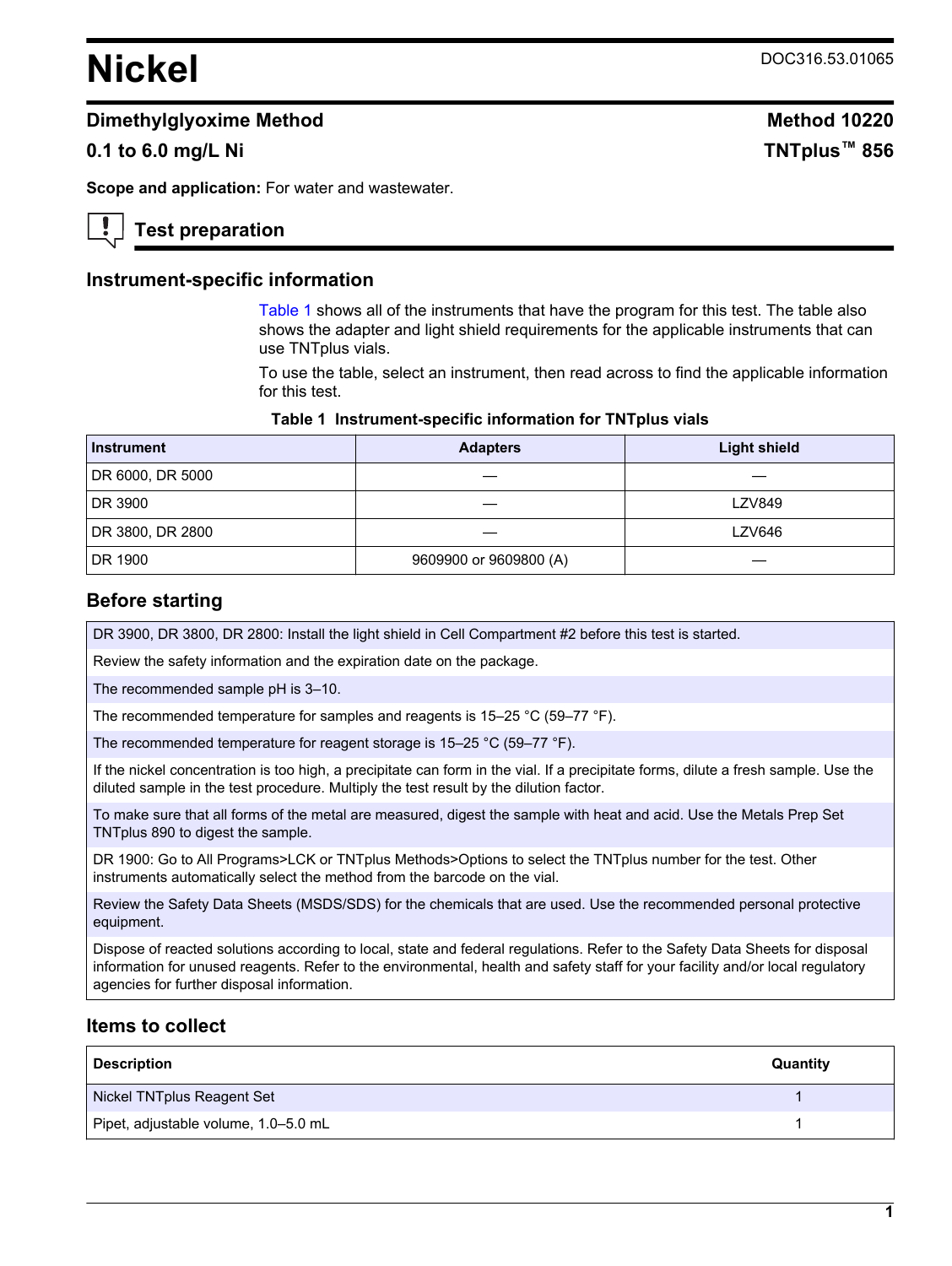# **Items to collect (continued)**

| <b>Description</b>                   | Quantity |
|--------------------------------------|----------|
| Pipet, adjustable volume, 0.2-1.0 mL |          |
| Pipet tips                           |          |

Refer to [Consumables and replacement items](#page-3-0) on page 4 for order information.

# **Sample collection and storage**

- Collect samples in clean glass or plastic bottles that have been cleaned with 6 N (1:1) hydrochloric acid and rinsed with deionized water.
- To preserve samples for later analysis, adjust the sample pH to less than 2 with concentrated nitric acid (approximately 2 mL per liter). No acid addition is necessary if the sample is tested immediately.
- Keep the preserved samples at room temperature for a maximum of 6 months.
- Before analysis, adjust the pH to 3–10 with 5 N sodium hydroxide solution.
- Correct the test result for the dilution caused by the volume additions.

# **Test procedure**



**1.** Use a pipet to add 2.0 mL of sample to the test vial.



**2.** Tighten the cap on the vial and invert the vial 2–3 times until the freeze-dried contents are completely dissolved.



**3.** Use a pipet to add 0.2 mL of Solution A to the test vial.



**4.** Tighten the cap on the vial and invert the vial 2–3 times.

<span id="page-1-0"></span>

**5.** Start the reaction time of 3 minutes.



**6.** When the timer expires, clean the vial.



**7.** DR 1900 only: Select program 856. Refer to [Before starting](#page-0-1) on page 1.



**8.** Insert the vial into the cell holder. DR 1900 only: Push **READ**. Results show in mg/L Ni.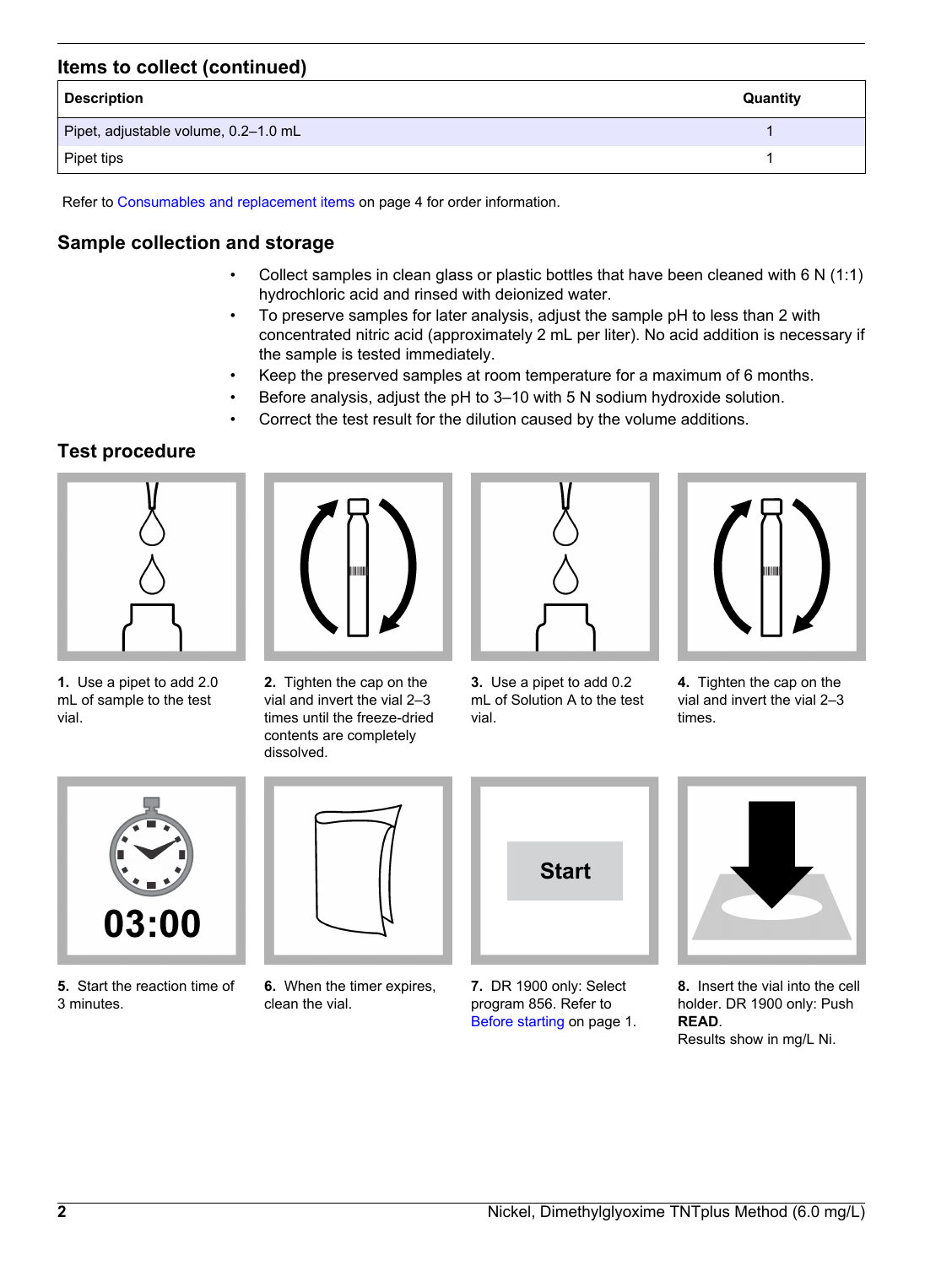#### **Reagent blank correction**

For the best results, measure the reagent blank value for each new lot of reagent. Replace the sample with deionized water in the test procedure to determine the reagent blank value. Subtract the reagent blank value from the sample results automatically with the reagent blank adjust option. Measure the reagent blank value when a new lot of reagent is used.

- **1.** Use deionized water as the sample in the test procedure to measure the reagent blank value.
- **2.** Set the reagent blank function to on. The measured reagent blank value is shown.
- **3.** Accept the blank value. The reagent blank value is then subtracted from all results until the reagent blank function is set to off or a different method is selected. *Note: As an alternative, record or enter the reagent blank value at a different time. Push the highlighted reagent blank box and use the keypad to enter the value.*

## **Sample blanks for color or turbidity**

Color or turbidity in the sample can cause high results. Use a sample blank to correct the test result for color or turbidity interference in the sample. A sample blank is not necessary for samples that do not have color or turbidity.

If samples have turbidity but not color, use a 0.45-micron membrane filter to remove the turbidity, then analyze the filtered sample. Report the test result as soluble nickel.

For samples that have color, measure a sample blank as follows.

- **1.** Use the test procedure to measure the concentration of the sample, but add 0.2 mL of deionized water in step [3.](#page-1-0) Do not add Solution A to the test vial.
- **2.** Put the red stopper on the vial and continue the test procedure. The result is the sample blank value.
- **3.** Subtract the sample blank value from the result of a separate analysis that includes Solution A. The difference is the corrected test result.

## **Interferences**

[Table 2](#page-2-0) shows that the ions were individually examined to the given concentrations and do not cause interference. No cumulative effects or influences of other ions were found.

<span id="page-2-0"></span>

| Interfering substance                                                                                                      | Interference level |
|----------------------------------------------------------------------------------------------------------------------------|--------------------|
| $K^+$ , Na <sup>+</sup> , Cl <sup>-</sup> , SO <sub>4</sub> <sup>2-</sup>                                                  | 1000 mg/L          |
| $NH_4^+$ , NO <sub>3</sub> <sup>-</sup> , Ca <sup>2+</sup> , PO <sub>4</sub> <sup>3-</sup> , CO <sub>3</sub> <sup>2-</sup> | 500 mg/L           |
| $\rm Cr^{6+}$ , Zn <sup>2+</sup> , F <sup>-</sup> , NO <sub>2</sub> <sup>-</sup>                                           | 50 mg/L            |
| $Al^{3+}$ , Cr <sup>3+</sup> , Cd <sup>2+</sup> , Co <sup>2+</sup> , Sn <sup>2+</sup> , Pb <sup>2+</sup>                   | $10 \text{ mg/L}$  |
| $\rm [Fe^{2+}, Fe^{3+}, Mn^{2+}, Cu^{2+}, Mg^{2+}, Hg^{2+} ]$                                                              | $5$ mg/L           |
| $Ag+$                                                                                                                      | 1 mg/L             |

#### **Table 2 Interfering substances**

## **Accuracy check**

#### **Standard solution method**

Use the standard solution method to validate the test procedure, the reagents and the instrument.

Items to collect:

- 1000-mg/L Nickel Standard Solution
- 250-mL volumetric flask, Class A
- 1.0-mL volumetric pipet, Class A and pipet filler safety bulb
- Deionized water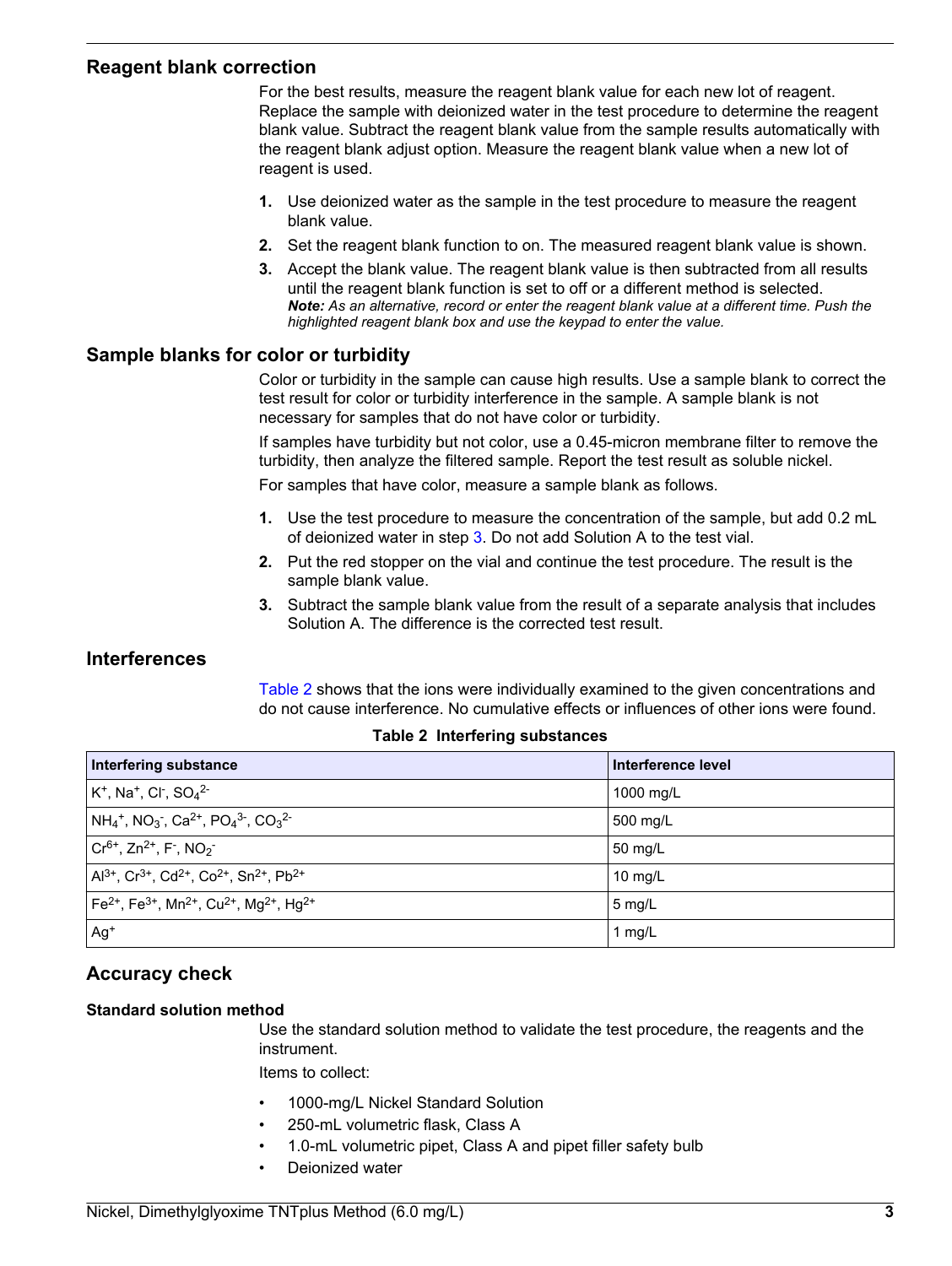- **1.** Prepare a 4.0-mg/L nickel standard solution as follows:
	- **a.** Use a pipet to add 1.0 mL of a 1000-mg/L nickel standard solution into the volumetric flask.
	- **b.** Dilute to the mark with deionized water. Mix well. Prepare this solution daily.
- **2.** Use the test procedure to measure the concentration of the prepared standard solution.
- **3.** Compare the expected result to the actual result.

*Note: The factory calibration can be adjusted slightly with the standard adjust option so that the instrument shows the expected value of the standard solution. The adjusted calibration is then used for all test results. This adjustment can increase the test accuracy when there are small variations in the reagents or instruments.*

## **Summary of Method**

If there is an oxidizing agent, nickel ions react with dimethylglyoxime in an alkaline solution to form an orange-brown complex. The measurement wavelength is 463 nm.

## **Consumables and replacement items**

#### **Required reagents**

<span id="page-3-0"></span>

| <b>Description</b>         | <b>Quantity/Test</b> | Unit      | ltem no.      |
|----------------------------|----------------------|-----------|---------------|
| Nickel TNTplus Reagent Set |                      | $25$ /pkg | <b>TNT856</b> |

#### **Required apparatus**

| <b>Description</b>                      | <b>Quantity/test</b> | Unit          | Item no.      |
|-----------------------------------------|----------------------|---------------|---------------|
| Pipet, adjustable volume, 0.2-1.0 mL    |                      | each          | BBP078        |
| Pipet tips, for 0.2-1.0 mL pipet        |                      | $100$ /p $kg$ | BBP079        |
| Pipet, adjustable volume, 1.0–5.0 mL    | 4                    | each          | <b>BBP065</b> |
| Pipet tips, for 1.0-5.0 mL pipet        |                      | 75/pkg        | BBP068        |
| Light shield, DR 3800, DR 2800, DR 2700 |                      | each          | LZV646        |
| Light shield, DR 3900                   |                      | each          | <b>LZV849</b> |

#### **Recommended standards**

| <b>Description</b>                            | Unit             | Item no. |
|-----------------------------------------------|------------------|----------|
| Nickel Standard Solution, 1000-mg/L Ni (NIST) | $100 \text{ mL}$ | 1417642  |

#### **Optional reagents and apparatus**

| <b>Description</b>                                         | Unit          | Item no.      |
|------------------------------------------------------------|---------------|---------------|
| Filter membrane, 0.45-micron, 25-mm                        | $100$ /p $kg$ | 2514101       |
| Flask, volumetric, Class A, 250 mL                         | each          | 1457446       |
| <b>Metals Prep Set TNTplus</b>                             | 50/pkg        | <b>TNT890</b> |
| Nitric Acid, concentrated                                  | 500 mL        | 15249         |
| Sampling bottle with cap, low density polyethylene, 500-mL | $12$ /pkg     | 2087079       |
| Sodium Hydroxide Standard Solution, 5.0 N                  | 100 mL MDB    | 245032        |
| Test tube rack, polyethylene, for 13-mm OD vials, 90 holes | each          | 2497900       |
| Water, deionized                                           | 4 L           | 27256         |